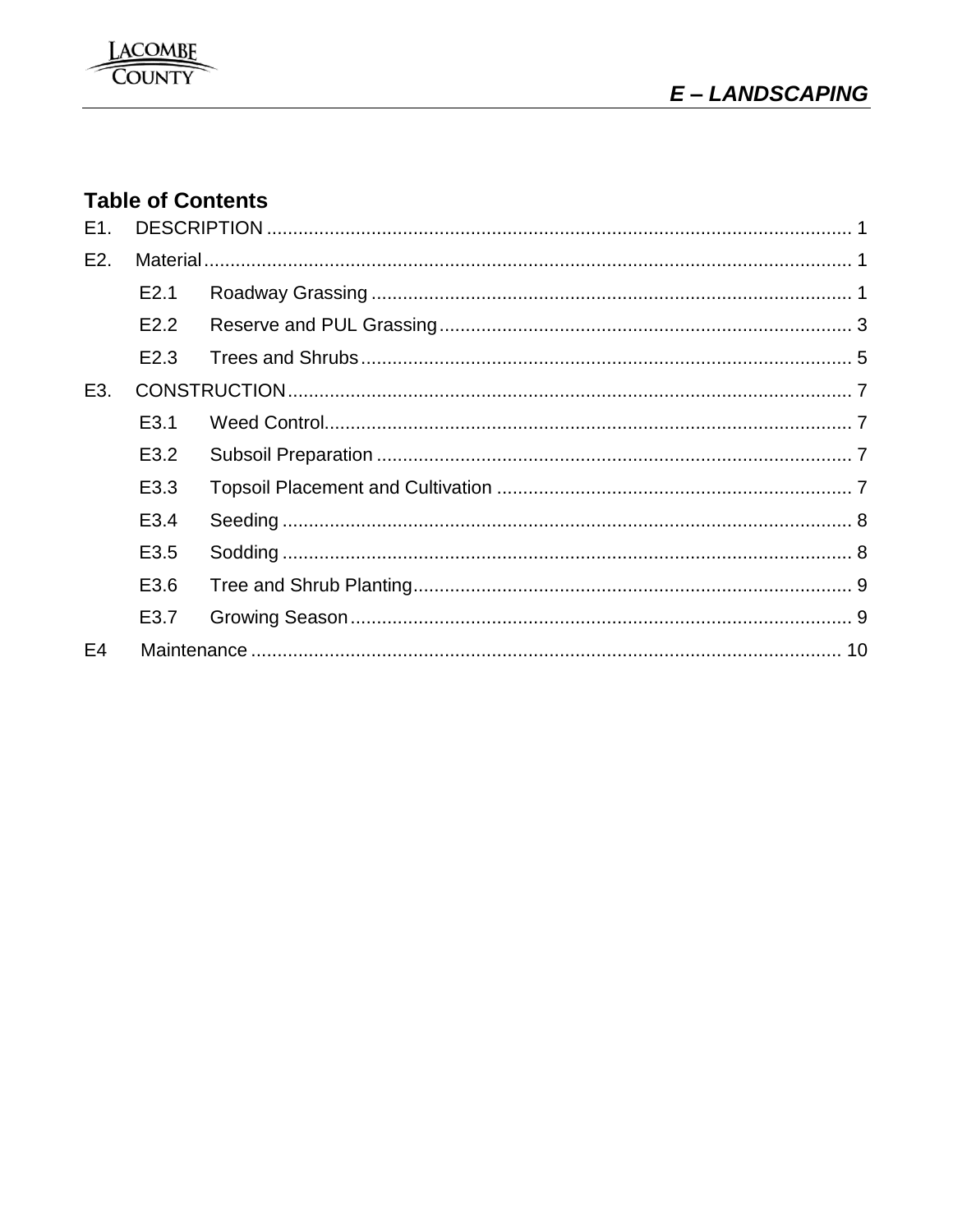<span id="page-1-1"></span>



# <span id="page-1-0"></span>**E1. DESCRIPTION**

This section specifies the requirements for placing topsoil, seeding, sodding, watering, fertilizing and cutting vegetation on all reserves, PUL's, Stormwater Management Facilities and road rights-of-way areas.

### **E2. Material**

The work shall include the placing of top soil, seeding, watering and at least two successive cuttings of all grassed areas indicated on the plans or as called for under the contract documents.

### <span id="page-1-2"></span>**E2.1 Roadway Grassing**

All materials used in these specifications are subject to inspection testing and approval by the County.

### 1. **Topsoil**

- a) Shall be of a natural, fertile agricultural soil of the "A" horizon layer capable of sustaining vigorous plant growth. It shall be best quality, free of subsoil, clay lumps, stones, live plants and their roots, sticks or other extraneous matter. Topsoil shall be placed as per Section C14.2 (2).
- b) The County may request a sample and an independent laboratory analysis of topsoil from each source to be used in the performance of this contract seven (7) calendar days in advance of delivery to the site. The laboratory analysis shall include tests for N, P, K, minor element values, soluble salt content, electrical conductivity, pH and physical values (sand, clay and organic material). If necessary, correct additions, e.g. bone meal, limestone, pesticides, phosphates, and sulfates shall be added as approved by the County.
- c) The chemical specifications for topsoil are that it shall:
	- contain no toxic materials
	- have an electrical conductivity of  $3 4$  ohms/cm<sup>2</sup>
	- have a pH of  $6.0 7.5$

### 2. **Seed Mixture**

The seed mixture shall be: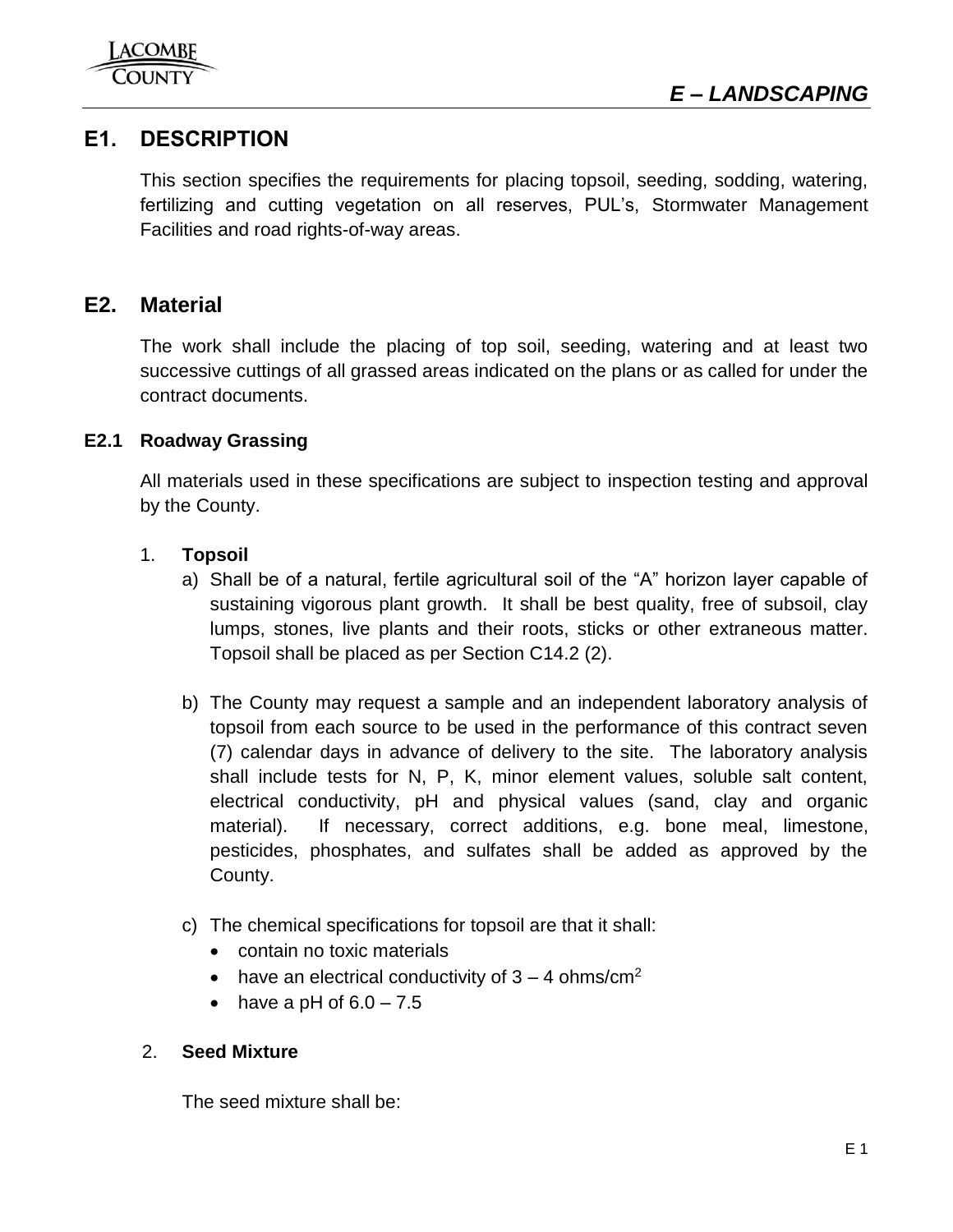# *E – LANDSCAPING*

| <b>Creeping Red Fescue</b> | 70% by weight |
|----------------------------|---------------|
| <b>Meadow Brome</b>        | 10% by weight |
| <b>Western Wheatgrass</b>  | 10% by weight |
| <b>Annual Ryegrass</b>     | 10% by weight |

The mixture shall comply with Federal and Provincial seed laws and have a minimum germination of 75% and a minimum purity of 97%. Bags of seed mixture shall be clearly tagged, showing the name of the supplier and the contents. All seed must have an accompanying Certificate of Compliance

3. **Sod –** Sod shall be No. 1 nursery-grown sod, consisting of a uniform mixture of:

| <b>Kentucky Blue Grass</b> | 60% by weight |
|----------------------------|---------------|
| <b>Creeping Red Fescue</b> | 40% by weight |

Sod shall be cut by approved methods in accordance with the recommendations of the Nursery Sod Growers Association of Alberta and shall be:

- a) a minimum of eighteen months old
- b) of a quality that satisfies weed tolerance rates as outlined by the Growers Assoc.
- c) 20 25mm in thickness
- d) cut in strips of uniform width
- e) sufficiently moist so that no burning of the edges has occurred
- f) shall have a thick healthy growth
- g) wooden pegs where required per section E3.5(2) shall be minimum 250mm length and approximately 25mm x 25mm square, or approved equal.
- 4. **Fertilizer –** Fertilizer shall conform to the following:
	- a) Root Fertilizer:
		- Granular water soluble fertilizer 10-6-4 super phosphate
		- Granular water soluble fertilizer 5-20-10 or equivalent
	- b) Supplementary Fertilizer:
		- Organic fertilizer 14-7-6
		- $\bullet$  Even 35%
- 5. **Peat Moss –** Peat moss shall be mixed with topsoil and meet the following specifications:
	- a) Have a pH value of  $5.0 7.0$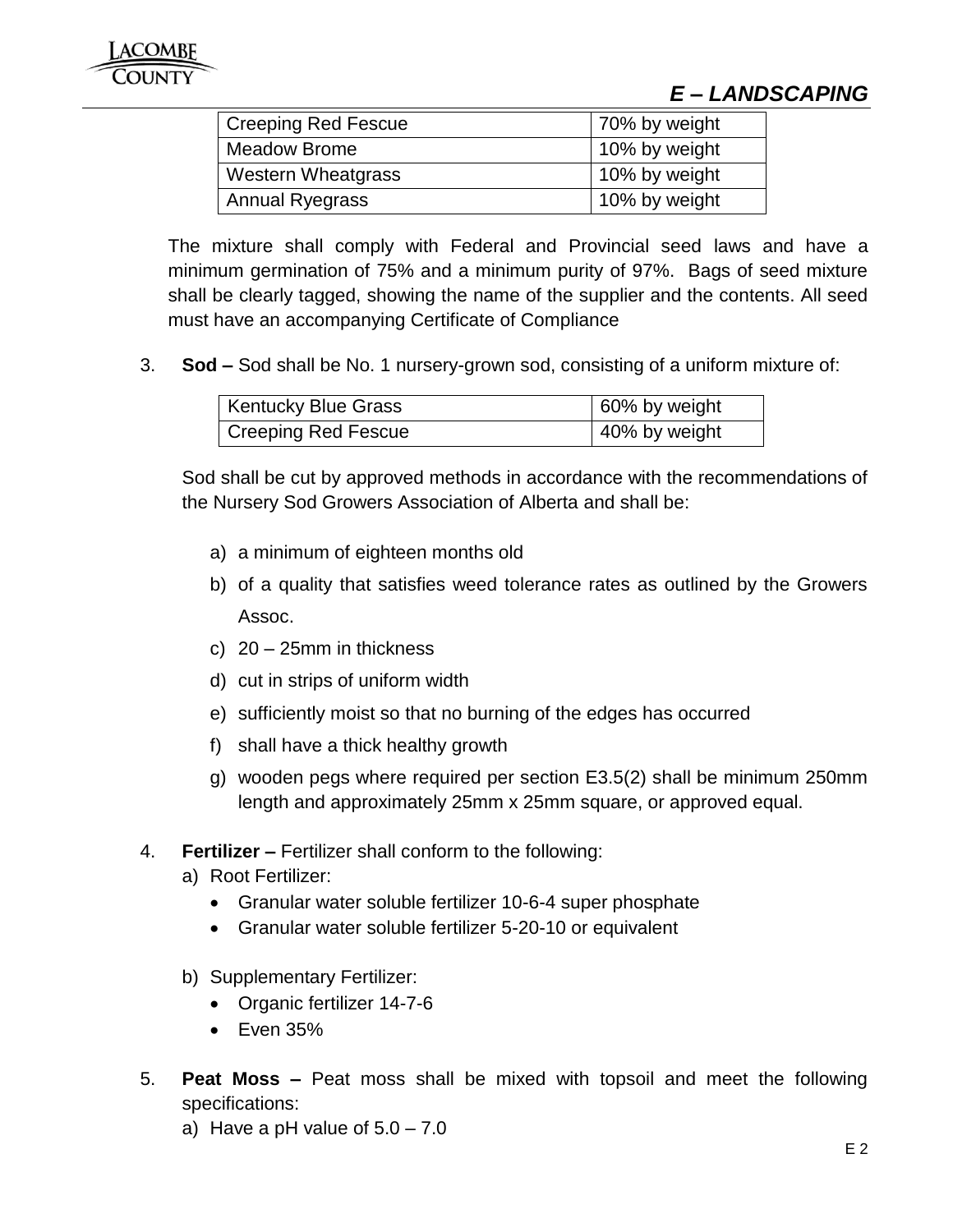- b) Have a water holding capacity of 1100% by weight
- c) Be free of toxic material, live plants, live roots or seeds
- <span id="page-3-0"></span>d) Be delivered in a pulverized condition

### **E2.2 Reserve and PUL Grassing**

All materials used in these specifications are subject to inspection testing and approval by the County.

### 1. **Topsoil**

- a) Shall be of a natural, fertile agricultural soil of the "A" horizon layer capable of sustaining vigorous plant growth. It shall be best quality, free of subsoil, clay lumps, stones, live plants and their roots, sticks or other extraneous matter. Topsoil shall be placed as per Section C14.2 (2).
- b) The County may request a sample and an independent laboratory analysis of topsoil from each source to be used in the performance of this contract seven (7) calendar days in advance of delivery to the site. The laboratory analysis shall include tests for N, P, K, minor element values, soluble salt content, electrical conductivity, pH and physical values (sand, clay and organic material). If necessary, correct additions, e.g. bone meal, limestone, pesticides, phosphates, and sulfates shall be added as approved by the County.
- c) The chemical specifications for topsoil are that it shall:
	- contain no toxic materials
	- have an electrical conductivity of  $3 4$  ohms/cm<sup>2</sup>
	- have a pH of  $6.0 7.5$

### 2. **Seed Mixture**

The seed mixture shall be:

| <b>Creeping Red Fescue</b> | 40% |
|----------------------------|-----|
| <b>Kentucky Blue Grass</b> | 30% |
| <b>Crested Wheat Grass</b> | 15% |
| Timothy                    | 15% |

The mixture shall comply with Federal and Provincial seed laws and have a minimum germination of 75% and a minimum purity of 97%. Bags of seed mixture shall be clearly tagged, showing the name of the supplier and the contents. All seed must have an accompanying Certificate of Compliance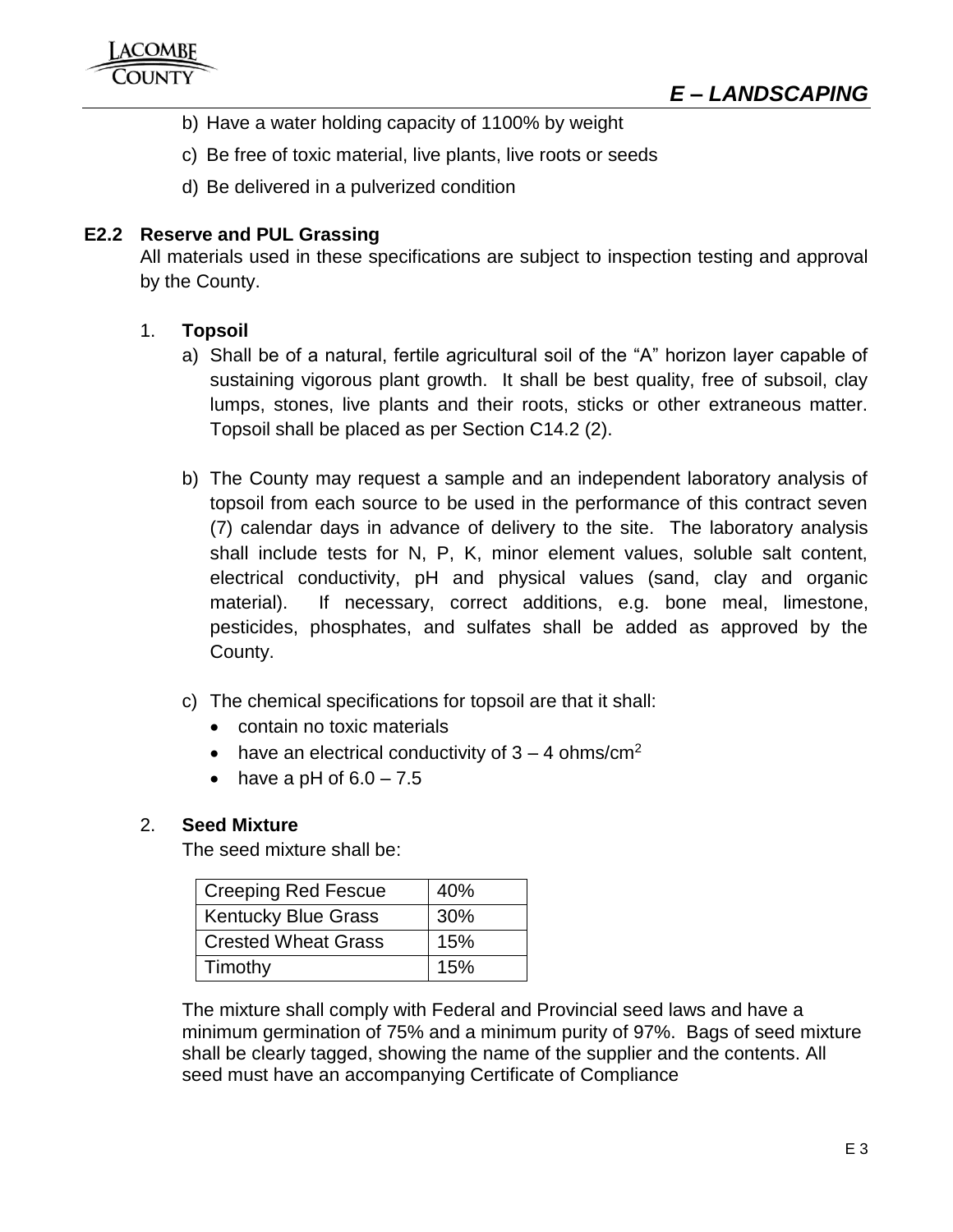3. **Sod –** Sod shall be No. 1 nursery-grown sod, consisting of a uniform mixture of:

| <b>Kentucky Blue Grass</b>       | 60% by weight |
|----------------------------------|---------------|
| <sup>1</sup> Creeping Red Fescue | 40% by weight |

Sod shall be cut by approved methods in accordance with the recommendations of the Nursery Sod Growers Association of Alberta and shall be:

- a) a minimum of eighteen months old
- b) of a quality that satisfies weed tolerance rates as outlined by the Growers Assoc.
- c) 20 25mm in thickness
- d) cut in strips of uniform width
- e) sufficiently moist so that no burning of the edges has occurred
- f) shall have a thick healthy growth

### 4. **Fertilizers**

- a) Fertilizer shall be packed in standard containers, clearly marked with the name of the manufacturer, mass and analysis.
- b) All fertilizer shall be stored in a weatherproof storage place and in such a manner that it will stay dry and its effectiveness is not impaired.
- c) Root starter:
	- granular water soluble fertilizer 10-6-4 or 20-20-20
	- organic fertilizer 11-48-0
	- ureaform or slow release ammonium nitrate if available

### 5. **Peat Moss**

If organic material is required to meet the organic material specifications for topsoil, peat moss shall be added in the field and thoroughly mixed with cultivation equipment. The peat moss shall meet the following specifications:

- a) free of toxic material, live plants, live roots, seeds or other deleterious material
- b) delivered in a pulverized condition
- c) approved prior to mixing with topsoil
- d) of a pH not less than 4.5 and not greater than 6.0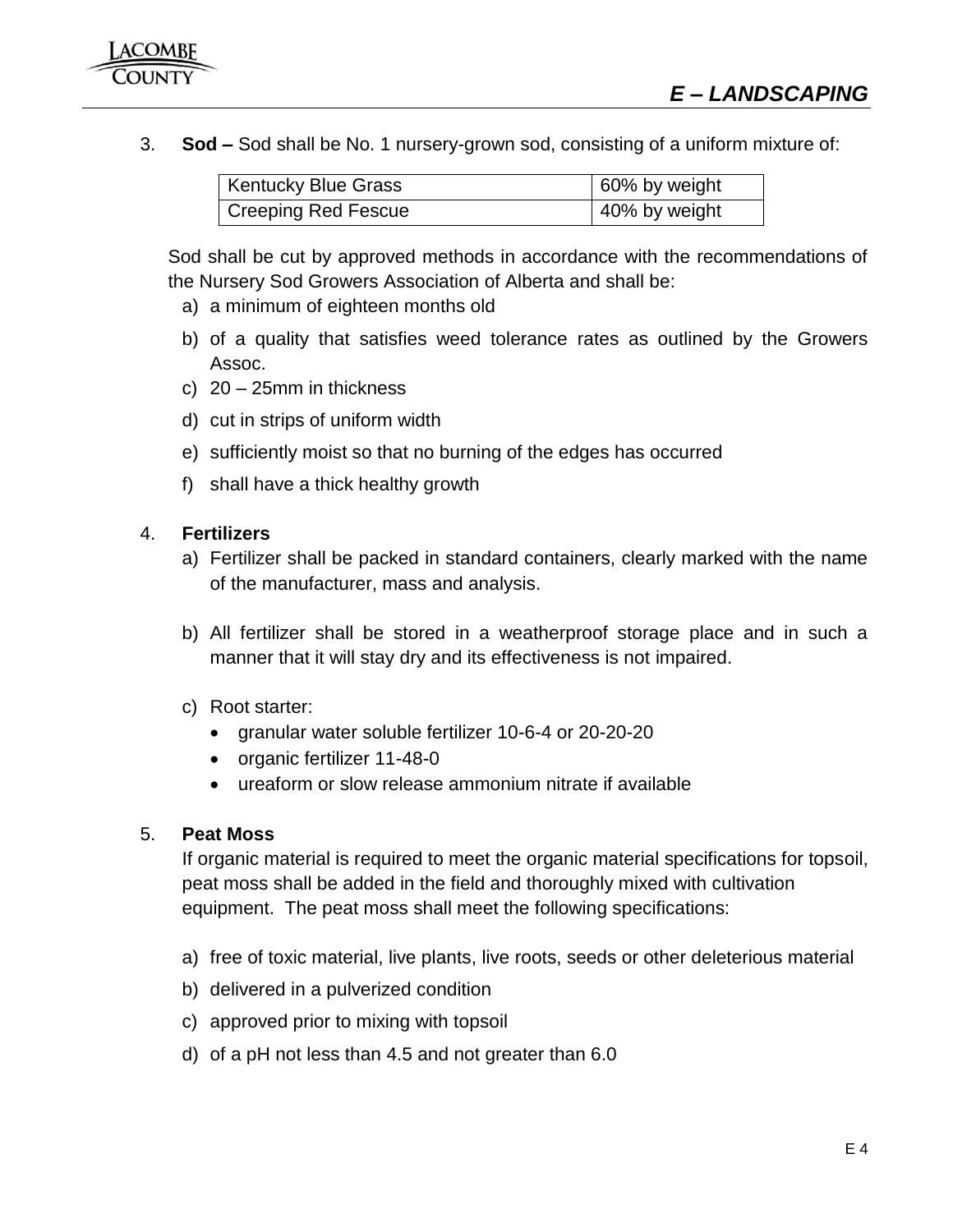### <span id="page-5-0"></span>**E2.3 Trees and Shrubs**

1. **Species** –all species used in landscaping plan must be native to the local area, capable of healthy growth in Lacombe County and be resilient to specific site location factors present (i.e. Sun, excessive wind, shade, gravel and reasonable maintenance practices).

On the advice of a qualified landscape architect or arborist only, species may be altered to suit unique site topography, soils or micro-climatic conditions. For a list of approved tree and shrub species please refer to Lacombe County's *Guide to Suitable Landscaping Species.*

2. **Stock** –shall be healthy (free from damage, disease and pests, eggs or larvae), well branched, densely foliated when in leaf with well-developed root systems and of the specified caliper and height. All undersized root systems will be rejected.

### 3. **Size specifications**:

| <b>Deciduous Trees</b>  | 50mm caliper at trunk |
|-------------------------|-----------------------|
| <b>Coniferous Trees</b> | 2.0m in height        |

- 4. **Substitutes** substitutes will not be permitted unless approved in writing by the County.
- 5. **Bare Root Shrubs** bare root shrubs shall be planted with adequate fibrous roots retained. The minimum size of root balls for trees shall be as specified below:

### a) **Deciduous Trees**

| <b>Caliper</b> | <b>Root Ball</b> | <b>Machine Ball</b> |
|----------------|------------------|---------------------|
| (mm)           | Diameter (mm)    | Diameter (mm)       |
| 25             | 600              |                     |
| 50             | 750              | 1,100               |
| 75             | 900              | 1,400               |
| 100            | 1,100            | 1,700               |
| 125            | 1,400            | 1,700               |
| 150            | 1,400            | 2,300               |
| 200            | 1,800            | 2,300               |
| 250            | 2,300            | 2,300               |

**Note: Deciduous trees larger than 75mm caliper shall be moved by machine (tree spade).**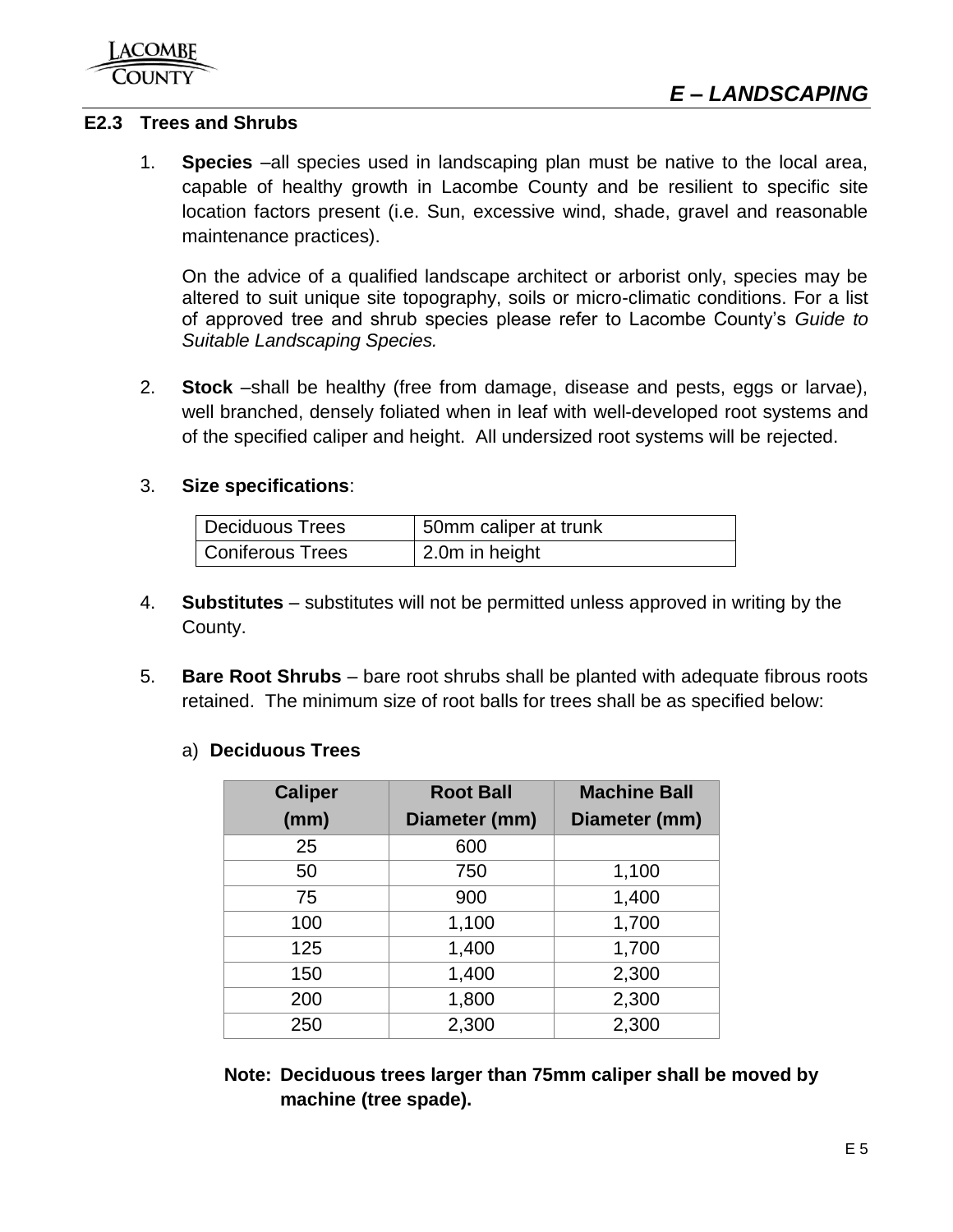### b) **Coniferous Trees**

| <b>Height</b> | <b>Root Ball</b> | <b>Machine Ball</b> |
|---------------|------------------|---------------------|
| (m)           | <b>Diameter</b>  | <b>Diameter</b>     |
|               | (mm)             | (mm)                |
| $1.50 - 1.75$ | 750              | 1,100               |
| $1.75 - 2.00$ | 900              | 1,100               |
| $2.00 - 2.25$ | 1,100            | 1,400               |
| $2.25 - 2.50$ | 1,200            | 1,400               |
| $2.50 - 2.75$ | 1,400            | 1,700               |

- 6. **Ball and Burlapped Plants** –plants shall be dug with firm natural balls of earth to sufficiently include most of the fibrous roots.
- 7. **Container Growth Stock** –stock shall be grown in a container long enough for the root system to have developed sufficiently to hold its soil together. No plants shall be loose in the container.
- 8. **Fertilizers** –shall be 8-24-24 delivered as specified in standard size, unopened containers, showing the weight, analysis and manufacturer's name.

### 9. **Tree stakes and Ties**

- a) Stakes shall be  $2.0 2.5$ m in length and of steel "T" bar or "U" bar type.
- b) Tree ties shall be a number ten (10) gauge galvanized wire inserted into a 200mm length of 10mm diameter polyurethane plastic tubing. Wire for tree tying shall be a double strand number nine (9) gauge galvanized wire.
- 10. **Mulch** –mulching material shall be wood cellulose or approved equal, clean, dry and free of weeds and other foreign matter.
- 11. **Storage** –All materials shall be stored in a weatherproof place and handled in a professional manner.

### **E2.4 Stormwater Management Facility Planting**

Stormwater Management Facilities are to be planted in accordance with Lacombe County's *Standards for Stormwater Management Facilities,* federal and provincial legislation and policies.

Landscaping for Stormwater Management Facilities will generally include mass plantings and naturalized shorelines mimicking natural wetlands typical of the Lacombe County Region, live topsoil's to be used whenever possible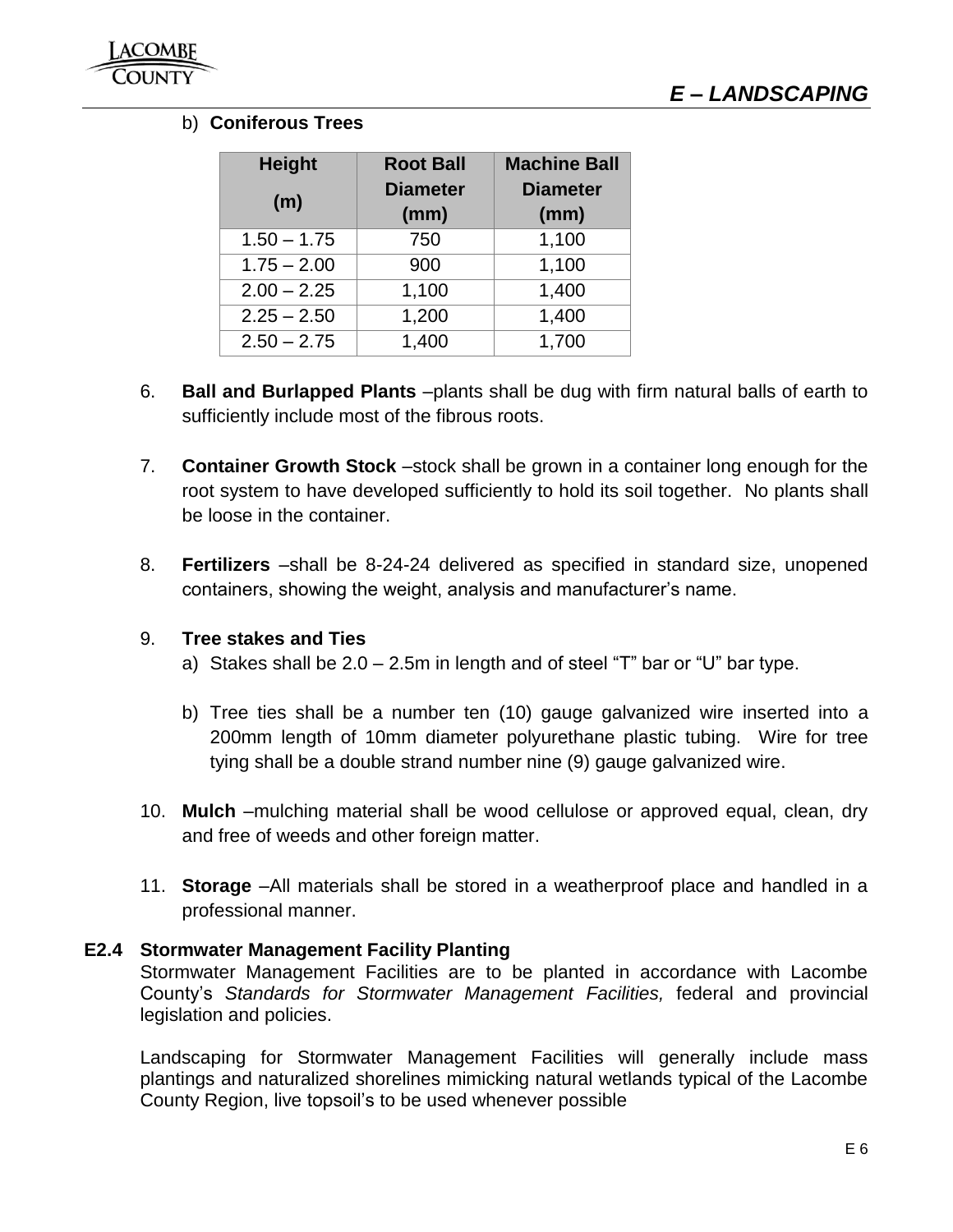

## <span id="page-7-0"></span>**E3. CONSTRUCTION**

### <span id="page-7-1"></span>**E3.1 Weed Control**

The Contractor shall be responsible for the control of existing weeds and all subsequent weed growth within the contract site(s) as shown on the approved plans, or in the list of locations from the date the contract is awarded or the date that the location is made available until the completion certificate has been issued. The "Alberta Weed Control Act" shall govern.

### <span id="page-7-2"></span>**E3.2 Subsoil Preparation**

All weeds, roots, stones larger than 50mm in diameter and other foreign matter shall be removed from the surface of the subsoil. Immediately before placing topsoil, the subsoil shall be loosened to a depth of not less than 50mm by means of a disc, spike tooth harrow or other means satisfactory to the County and leveled to a firm, even surface. The final grade shall be 150mm (or as specified) below the adjacent top of curb and/or sub-grade and sloped so that no ponding or runoff onto adjacent private property occurs.

### <span id="page-7-3"></span>**E3.3 Topsoil Placement and Cultivation**

1. **Placing** – the topsoil shall be uniformly spread on the prepared subsoil to a minimum compacted depth of 150mm (or as approved otherwise). Topsoil shall not be placed when either the topsoil or subsoil is frozen, excessively wet, extremely dry or otherwise in a condition detrimental to proper grading, compaction or cultivation. The upper 50mm shall be of a fine texture and free of stones or lumps 6mm or larger. Allowances for settlement shall be provided where necessary.

If required, lime shall be well worked into the soil before the application of any fertilizers to obtain a minimum pH value of 6.0.

- 2. **Cultivation** after topsoil placement the area shall be thoroughly disked, harrowed and floated to a minimum depth of 75mm. All hard lumps shall be broken down and all stones larger than 50mm in diameter, roots, stumps and other foreign matter shall be removed and disposed of in a manner approved by the County.
- 3. **Fertilizing –** After the topsoil has been properly prepared, a uniform application of fertilizer, per Section E2, shall be placed at the rate of 250 kg/ha using a mechanical spreader. The fertilizer shall be thoroughly and evenly mixed with the soil to a maximum depth of 75 mm. Approximately six (6) weeks after germination, supplementary application of fertilizer, per Section E2, shall be applied at a rate of 250kg/ha.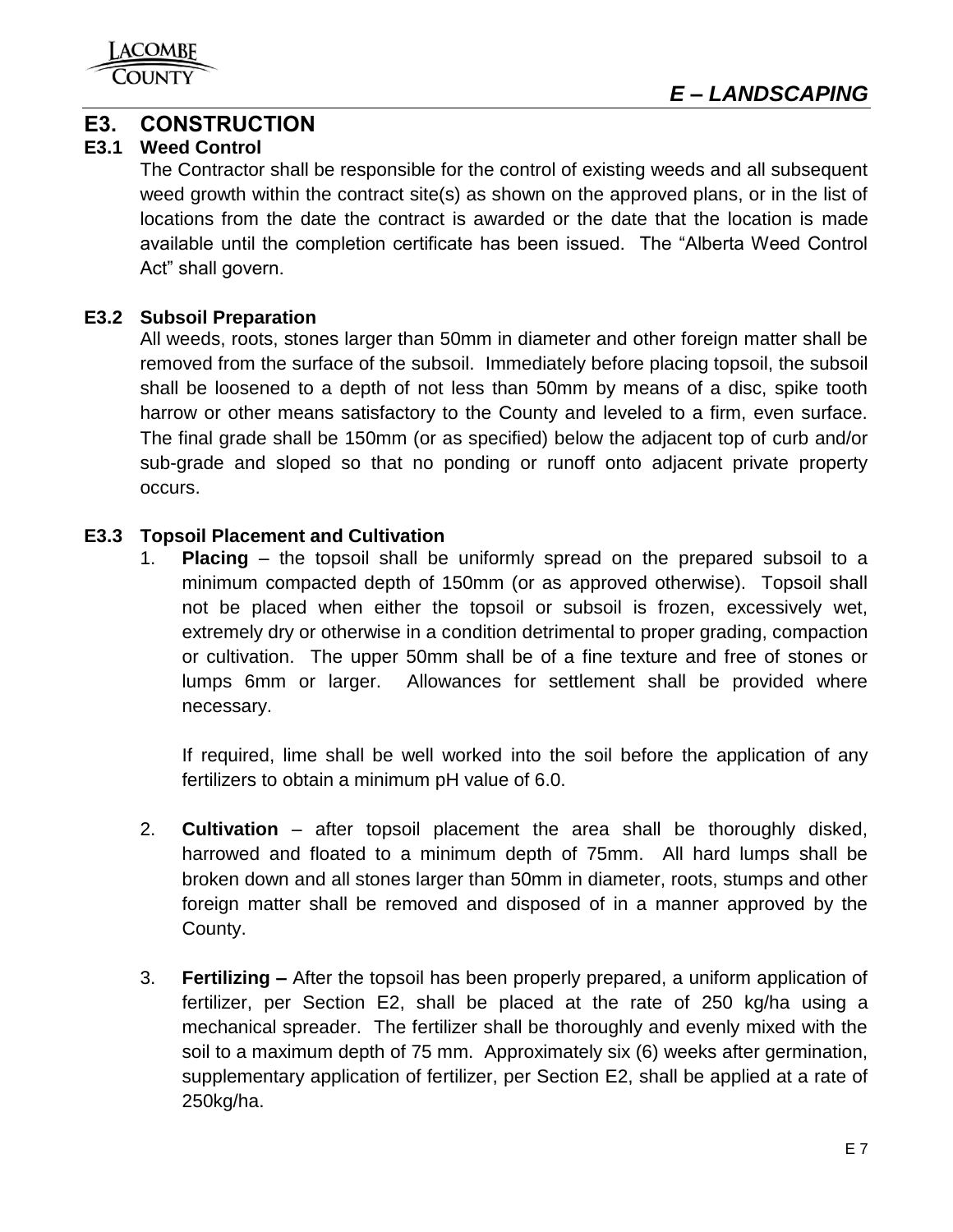4. **Compaction** – topsoil shall be compacted to 80 – 85% Standard Proctor density.

### <span id="page-8-0"></span>**E3.4 Seeding**

- 1. Grass seeding will be required on all roadway ditch bottoms, side-slopes, backslopes and open areas disturbed during construction of County or subdivision roads, reserves, PUL's or Stormwater Management Facilities. Areas which do not have acceptable grass coverage or are weed infested will also require seeding.
- 2. Seeding shall not be carried out when wind velocities are above 8km/h.
- 3. Application
	- a) The recommended rate of application of seed is 250kg/ha by mechanical applicator. An application of 112kg/ha of starter fertilizer is recommended at the time of seeding.
	- b) Hand application with a cyclone type seeder capable of distributing seed in two directions in equal amounts. Hand application shall require a 6 mm topdressing of mulch of pulverized peat moss.
	- c) Mechanical application with a calibrated grass seeder complete with compaction roller.
	- d) Hydro-seeding by applying an approved turf-fiber at a rate of 0.135 kg of dry matter/m<sup>2</sup>.
- 4. Seeding will be approved when there is a consistent cover of newly germinated grass on all areas seeded.
- 5. To avoid washing, the area shall receive light watering with a fine spray to a penetration of not less than 25 mm, after the seed operations are completed. In areas where seed fails to germinate for whatever reason, the Contractor shall recultivate and re-seed until germination occurs.
- 6. Approximately six (6) weeks after germination, the area shall receive a supplementary application of an organic fertilizer at rates determined by soil tests.

### **Note: Any seed which fails to germinate for whatever reasons shall be recultivated and re-seeded until germination has taken place at the Developer's expense.**

### <span id="page-8-1"></span>**E3.5 Sodding**

Sodding is required on slopes that are 2:1 or steeper, or where specified by the County.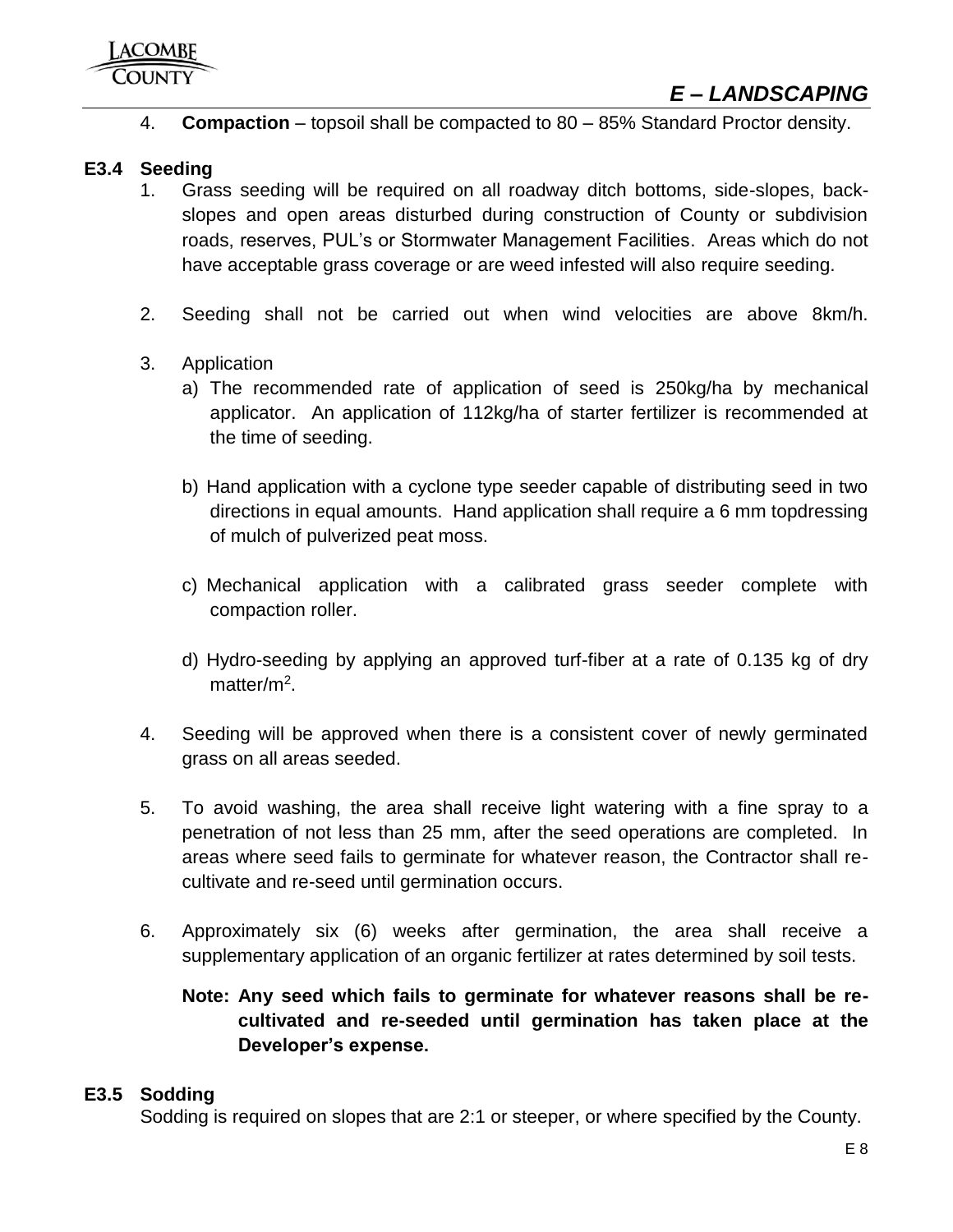- 1. **Subsoil Preparation** on slopes less than 2:1, the subsoil shall be prepared as specified in Section E3.2.
- 2. **Sod Laying** sod shall be laid evenly with staggered joints closely butted together and matched to the existing grades or surrounding areas. All areas shall be rolled with a medium roller (90 – 114 kg) to provide close contact between sod and topsoil and to produce a smooth and even surface. Sod shall be laid at right angles to the slope along the contours of the slope. On slopes of 2:1 or steeper, wooden pegs shall be driven full depth on intervals of 1m.
- 3. **Watering** the sod shall be watered sufficiently to saturate the upper 75mm of soil immediately after installation. After sod and soil has dried sufficiently to prevent damage, the area shall be again rolled with a medium roller to ensure a good bond between sod and soil and to remove minor depressions and irregularities. Adequate watering shall again be applied immediately following rolling to saturate the upper 75mm of soil. Watering shall be carried out when required to prevent grass and underlying soil from drying out for a minimum period of fifteen (15) days after placement or until the sod is well rooted and established.
- 4. **Supplementary Fertilizer Application** approximately four (4) weeks after sod laying and after the initial cutting, the sodded area shall receive an application of organic fertilizer, rates determined by soil tests.
- 5. **Workmanship** the finished turf shall be smooth and even and there shall be no sudden irregularities in the final grade.

### <span id="page-9-0"></span>**E3.6 Tree and Shrub Planting**

- 1. **Layout** the layout of trees and shrub planting shall be identified in the landscape plan as approved by the County.
- 2. **Water** water shall be free of any impurities which would inhibit germination or otherwise adversely affect growth.
- 3. **Lime** lime is to be used where the pH of the soil is less than 6.0 and shall be ground limestone containing not less than 80% of total carbonates combined. It shall be ground to such fineness that at least 50% will pass a 100-mesh sieve and at least 90% will pass a 20-mesh sieve. Where limestone is specified, it shall be stored in such a manner as to stay dray and free-flowing.

### <span id="page-9-1"></span>**E3.7 Growing Season**

1. **Grass Planting** – grass seed shall not be planted before May 1st or after September 15<sup>th</sup>.